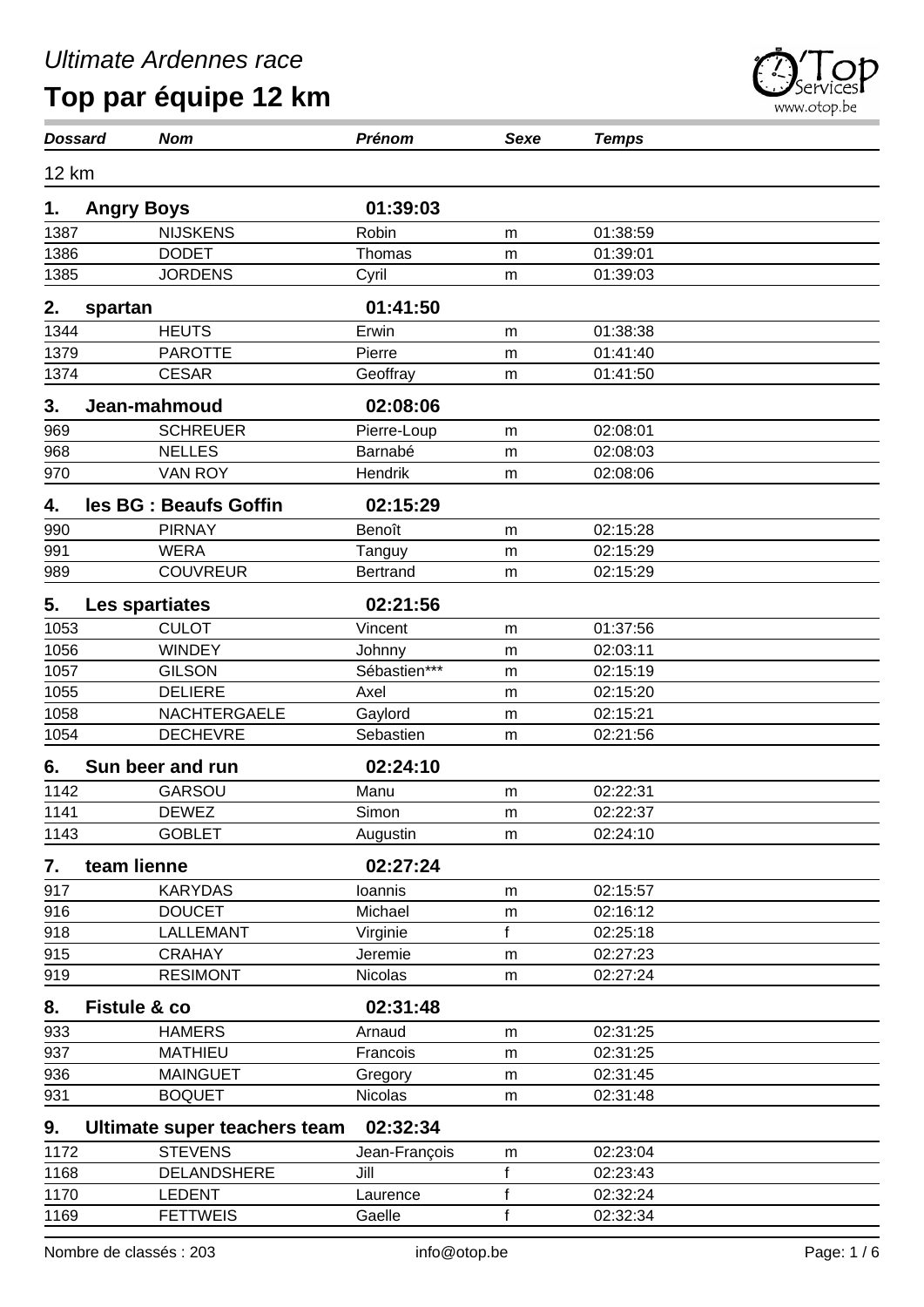| <b>Dossard</b> |                      | <b>Nom</b>            | <b>Prénom</b>  | <b>Sexe</b> | <b>Temps</b> |  |
|----------------|----------------------|-----------------------|----------------|-------------|--------------|--|
|                | 10. LG48             |                       | 02:34:15       |             |              |  |
| 1372           |                      | <b>JOSEPH</b>         | Arnaud         | m           | 01:35:17     |  |
| 1061           |                      | <b>DURBUT</b>         | Kévin          | m           | 02:34:13     |  |
| 1060           |                      | <b>DARDENNE</b>       | Jean-Marc      | m           | 02:34:13     |  |
| 1063           |                      | <b>VAN EEGHEM</b>     | Eric           | m           | 02:34:14     |  |
| 1062           |                      | <b>SELYMES</b>        | Frederic       | m           | 02:34:14     |  |
| 1059           |                      | <b>AGUS</b>           | Massimo        | m           | 02:34:15     |  |
| 11.            |                      | les insaisissables    | 02:35:13       |             |              |  |
| 999            |                      | <b>MENDEZ</b>         | Thomas         | m           | 02:11:34     |  |
| 997            |                      | <b>COYNON</b>         | Fabrice        | m           | 02:35:12     |  |
| 1000           |                      | <b>NYCHERS</b>        | Pierre         | m           | 02:35:13     |  |
| 12.            |                      | <b>MUDRUNNERS</b>     | 02:36:08       |             |              |  |
| 1282           |                      | <b>PEREBOOMS</b>      | Noah           | m           | 02:35:53     |  |
| 1347           |                      | <b>STAINIER</b>       | Martin         | m           | 02:36:07     |  |
| 1283           |                      | <b>VULLO</b>          | Enzo           | m           | 02:36:08     |  |
| 13.            | <b>Molon Labe</b>    |                       | 02:39:10       |             |              |  |
| 1068           |                      | <b>COLLIN</b>         | Giraud         | m           | 02:39:10     |  |
| 1070           |                      | DELAMEILLIEURE        | Timothy        | m           | 02:39:10     |  |
| 1069           |                      | D'ANTUONO             | <b>Nicolas</b> | m           | 02:39:10     |  |
| 14.            | <b>Persoontjes</b>   |                       | 02:45:13       |             |              |  |
| 1092           |                      | <b>VAN DUN</b>        | <b>Nic</b>     | m           | 02:45:01     |  |
| 1090           |                      | <b>PERSOON</b>        | Gerben         | m           | 02:45:12     |  |
| 1089           |                      | <b>LOTTE</b>          | <b>Besard</b>  | f           | 02:45:13     |  |
| 15.            | <b>Newfit Fléron</b> |                       | 02:47:37       |             |              |  |
| 1080           |                      | <b>MARECHAL</b>       | Kévin          | m           | 02:47:31     |  |
| 1077           |                      | <b>JANSSEN</b>        | Vincent        | m           | 02:47:32     |  |
| 1078           |                      | <b>JANSSEN</b>        | <b>Bastien</b> | m           | 02:47:33     |  |
| 1079           |                      | <b>JANSSEN</b>        | Thibaut        | m           | 02:47:35     |  |
| 1081           |                      | <b>SOJTAROV</b>       | Christopher**  | m           | 02:47:37     |  |
| 16.            | les flans            |                       | 02:48:08       |             |              |  |
| 1259           |                      | <b>SERVAIS</b>        | Maxime**       | m           | 02:47:12     |  |
| 1257           |                      | <b>SERVAIS</b>        | Julien**       | m           | 02:47:13     |  |
| 1256           |                      | <b>GERARDY</b>        | Sebastien**    | m           | 02:47:32     |  |
| 1258           |                      | <b>SERVAIS</b>        | Valentin       | m           | 02:47:37     |  |
| 1260           |                      | <b>WILLEMSEN</b>      | Malory         | m           | 02:48:08     |  |
| 17.            |                      | Les jambes cassées    | 02:48:13       |             |              |  |
| 1112           |                      | <b>VEYS</b>           | Grégory        | m           | 02:48:06     |  |
| 1111           |                      | <b>MOSSAY</b>         | Jessica        | f           | 02:48:07     |  |
| 1108           |                      | <b>BUI QUOC</b>       | Olivier        | m           | 02:48:11     |  |
| 1109           |                      | <b>CHAMPON</b>        | Jean-François  | m           | 02:48:13     |  |
| 18.            |                      | Les dents de la moule | 02:49:04       |             |              |  |
| 1191           |                      | <b>ROMAIN</b>         | <b>Threis</b>  | m           | 02:47:31     |  |
| 1185           |                      | <b>BEAUPAIN</b>       | Vivian         | m           | 02:47:32     |  |
| 1190           |                      | <b>VOKA</b>           | Daniel         | m           | 02:47:33     |  |
|                |                      |                       |                |             |              |  |

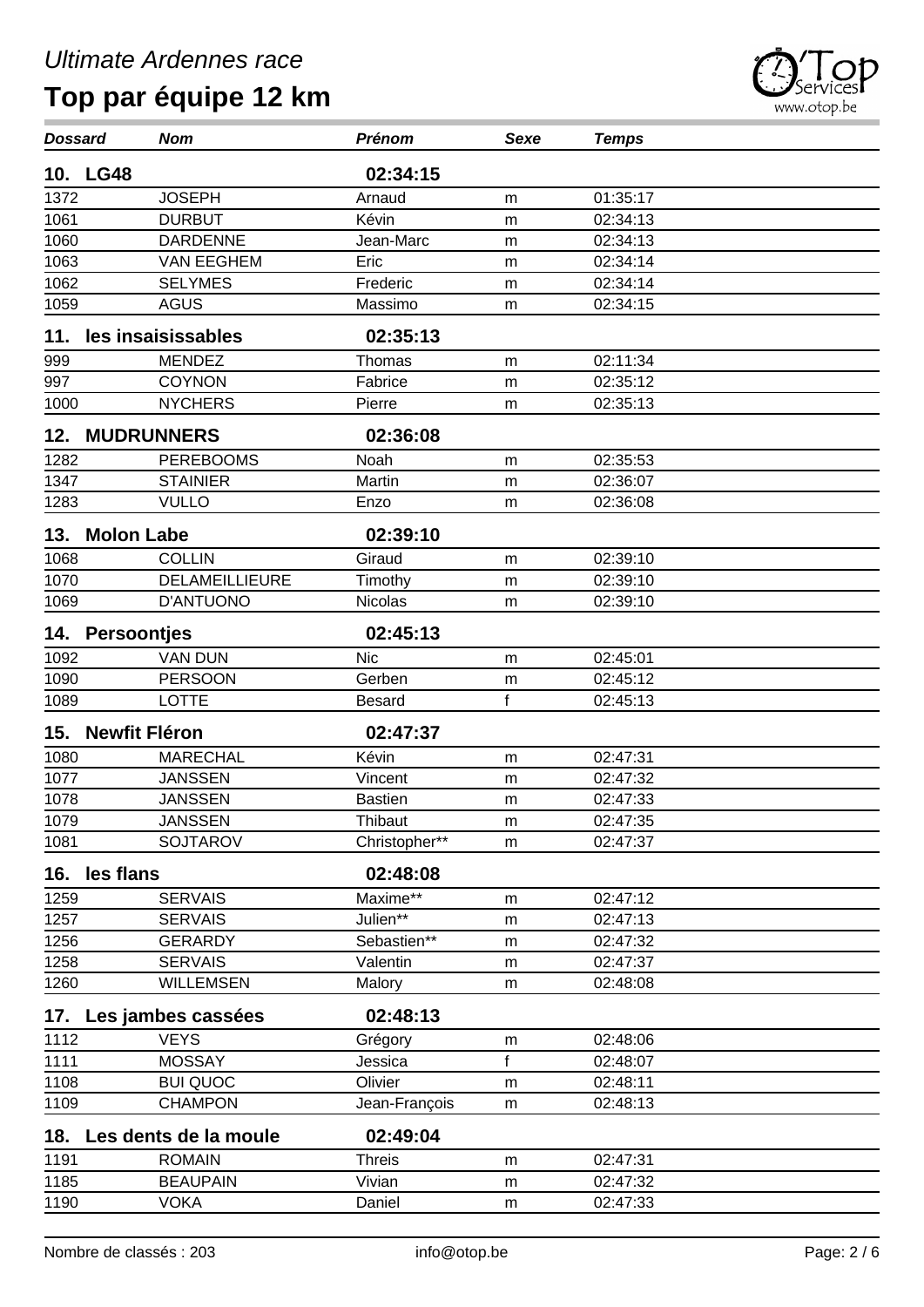

| <b>Dossard</b> | <b>Nom</b>             |                     | <b>Prénom</b> | <b>Sexe</b>  | <b>Temps</b> |
|----------------|------------------------|---------------------|---------------|--------------|--------------|
| 1186           | <b>DALLEUR</b>         |                     | Florian       | m            | 02:47:33     |
| 1188           | <b>BODSON</b>          |                     | Romain        | m            | 02:47:33     |
| 1189           | <b>CLOSON</b>          |                     | Antoine       | m            | 02:47:40     |
| 1187           | <b>FABRY</b>           |                     | Antoine       | m            | 02:49:04     |
| 19.            | <b>EVS Slow patrol</b> |                     | 02:49:55      |              |              |
| 959            | <b>DUCHESNE</b>        |                     | Amaury        | m            | 02:49:17     |
| 957            | <b>PERREMANS</b>       |                     | Corentin      | m            | 02:49:25     |
| 963            | <b>JAEGERS</b>         |                     | Sébastien     | m            | 02:49:33     |
| 958            | <b>BOLOGNE</b>         |                     | Loic          | m            | 02:49:36     |
| 965            | <b>KLEIN</b>           |                     | Laurent       | m            | 02:49:55     |
| 20.            | <b>Black Tiger</b>     |                     | 02:51:19      |              |              |
| 922            | <b>LAFONTAINE</b>      |                     | Pierre        | m            | 02:51:09     |
| 923            | PAQUAY                 |                     | Sara          | $\mathsf f$  | 02:51:14     |
| 921            | <b>LAFONTAINE</b>      |                     | Alixia        | $\mathsf{f}$ | 02:51:19     |
| 21.            | <b>Les Chacals</b>     |                     | 02:51:20      |              |              |
| 1105           | <b>THIRY</b>           |                     | Emmanuel      | m            | 02:50:49     |
| 1106           | <b>VOLVERT</b>         |                     | Florian       | m            | 02:51:16     |
| 1103           | <b>ROBERT</b>          |                     | Arnaud***     | m            | 02:51:19     |
| 1102           | <b>PAUL</b>            |                     | Julien**      | m            | 02:51:20     |
| 1104           | <b>STEENHOUT</b>       |                     | Pierre        | m            | 02:51:20     |
| 22.            | les fagnards givrés    |                     | 02:54:08      |              |              |
| 1018           | <b>MARCHAL</b>         |                     | Fanny**       | $\mathsf f$  | 02:51:52     |
| 1020           | <b>VAN HAM</b>         |                     | Vanille       | $\mathsf f$  | 02:52:12     |
| 1015           | <b>DEROANNE</b>        |                     | Amandine      | $\mathsf{f}$ | 02:53:45     |
| 1017           | <b>JACQUIN</b>         |                     | Olivier       | m            | 02:53:51     |
| 1019           | PIEDBOEUF              |                     | <b>Benoit</b> | m            | 02:54:04     |
| 1013           | <b>CLOSSET</b>         |                     | <b>Benoit</b> | m            | 02:54:05     |
| 1016           | <b>GILLES</b>          |                     | Cecile        | f            | 02:54:08     |
|                | 23. LEKEU              |                     | 02:54:52      |              |              |
| 1407           |                        | <b>KOHNENMERGEN</b> | <b>Brice</b>  | m            | 02:54:14     |
| 1396           | <b>COLLIN</b>          |                     | Anael         | f            | 02:54:46     |
| 1391           | <b>CLAUSSE</b>         |                     | Frederic      | m            | 02:54:47     |
| 1392           | KERF                   |                     | Eliane        | f            | 02:54:48     |
| 1394           | <b>KERF</b>            |                     | Andy          | m            | 02:54:52     |
| 24.            | <b>MUD TRECKERS</b>    |                     | 03:00:35      |              |              |
| 1073           | <b>FUNCKEN</b>         |                     | Francoise     | f            | 03:00:33     |
| 1076           |                        | <b>SCHOONBROODT</b> | Françoise     | f            | 03:00:34     |
| 1071           | <b>DELVILLE</b>        |                     | Françoise     | f            | 03:00:34     |
| 1075           |                        | <b>RADERMECKER</b>  | Irène         | f            | 03:00:34     |
| 924            | <b>MARQUET</b>         |                     | Genevieve     | f            | 03:00:34     |
| 1072           | <b>DENOEL</b>          |                     | Aline         | f            | 03:00:35     |
| 25.            | Les enragés            |                     | 03:01:35      |              |              |
| 1007           | DEMARTEAU              |                     | Laetitia      | $\mathsf f$  | 03:01:26     |
| 1006           | <b>DEMARTEAU</b>       |                     | Laurent       | m            | 03:01:27     |
| 1003           | <b>BRUYERE</b>         |                     | <b>Didier</b> | m            | 03:01:27     |
| 1010           | <b>MOUSSEBOIS</b>      |                     | Eric          | m            | 03:01:28     |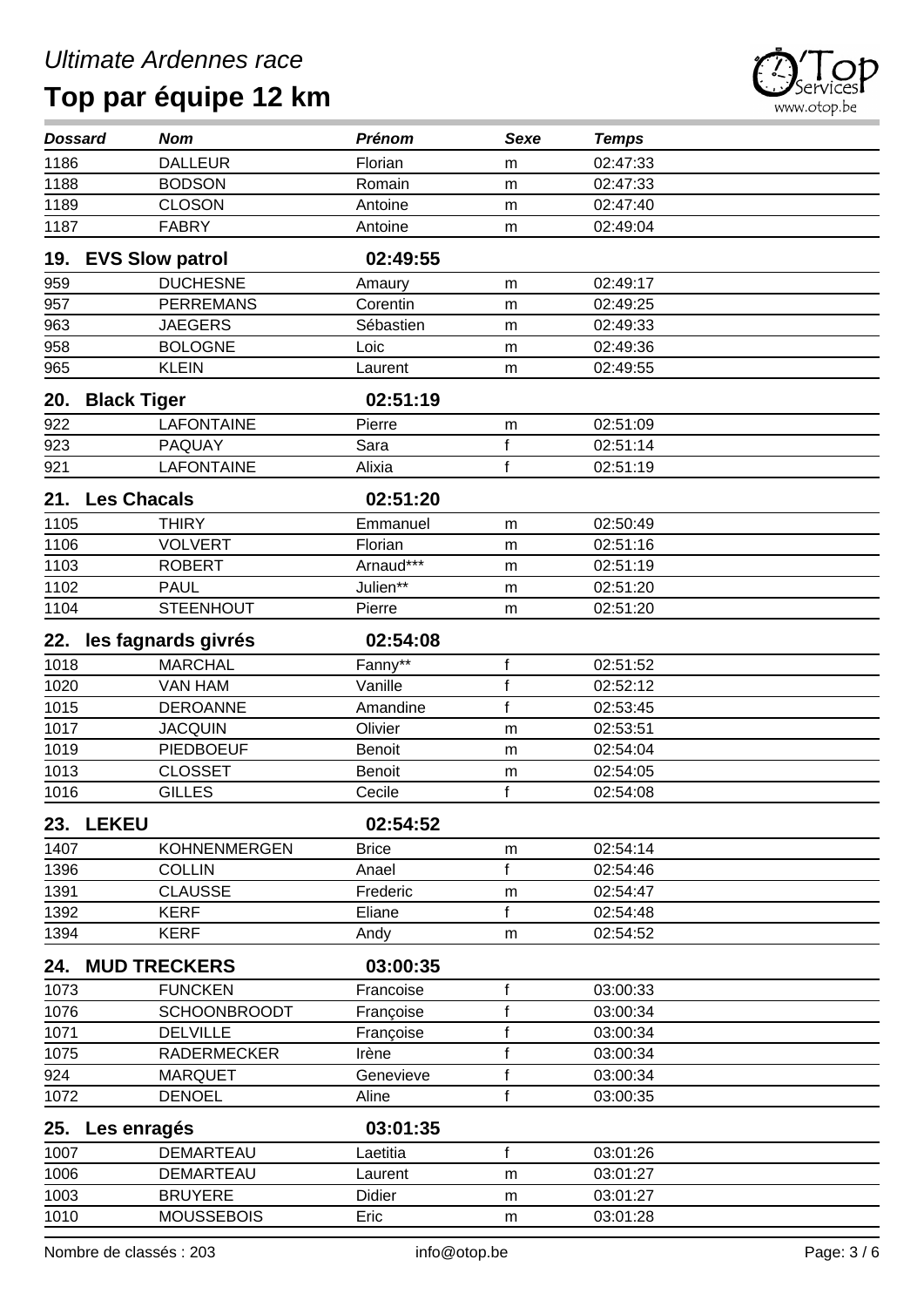

| <b>Dossard</b>   | <b>Nom</b>        | <b>Prénom</b> | <b>Sexe</b>  | <b>Temps</b> |  |
|------------------|-------------------|---------------|--------------|--------------|--|
| 1008             | <b>DEVAHIVE</b>   | Christophe    | m            | 03:01:30     |  |
| 1011             | <b>RENARD</b>     | Jerome        | m            | 03:01:35     |  |
| 26.              | <b>DEUF TEAM</b>  | 03:04:01      |              |              |  |
| 930              | <b>DEFRENNE</b>   | Mike          | m            | 02:21:33     |  |
| $\overline{929}$ | <b>HAAGER</b>     | Christophe    | m            | 02:21:42     |  |
| 928              | <b>GOFFART</b>    | Helene        | f            | 03:04:01     |  |
| 27.              | <b>Goldentich</b> | 03:06:05      |              |              |  |
| 1101             | <b>LEFEVRE</b>    | Stéphanie     | $\mathsf{f}$ | 03:05:28     |  |
| 1098             | <b>CRICKX</b>     | Michel        | m            | 03:05:52     |  |
| 1099             | <b>HANTSON</b>    | Armonye       | $\mathsf{f}$ | 03:05:55     |  |
| 1100             | <b>HEINDRICKX</b> | Johan         | m            | 03:06:05     |  |
| 28.              | team imoussaine   | 03:06:24      |              |              |  |
| 1151             | <b>DESSY</b>      | David         | m            | 01:53:23     |  |
| 1150             | CANGOZ            | Dylan         | m            | 02:08:09     |  |
| 1159             | <b>ZINOUNE</b>    | Ilyase        | m            | 02:14:03     |  |
| 1153             | <b>HERREBOSCH</b> | Jason         | m            | 02:19:55     |  |
| 1158             | <b>SABBIA</b>     | Mattheo       | m            | 02:36:27     |  |
| 1154             | <b>IMOUSSAINE</b> | Mourad        | m            | 02:56:15     |  |
| 1149             | <b>AZAKIR</b>     | Umut          | m            | 02:56:25     |  |
| 1148             | <b>ARABATE</b>    | Wassim        | m            | 02:56:28     |  |
| 1156             | <b>MOUMMAD</b>    | Mike          | m            | 02:56:40     |  |
| 1152             | <b>FIKRI</b>      | Ismail        | m            | 03:06:24     |  |
| 29.              | <b>Scoraid</b>    | 03:10:00      |              |              |  |
| 1376             | <b>VERONESI</b>   | Yael          | $\mathsf f$  | 03:07:34     |  |
| 1113             | <b>AMORELLI</b>   | Laura         | $\mathsf{f}$ | 03:07:37     |  |
| 1115             | <b>LA TONA</b>    | David         | m            | 03:09:56     |  |
| 1114             | <b>GILLOT</b>     | Laura         | f            | 03:10:00     |  |
| 30.              | <b>Houblon</b>    | 03:26:42      |              |              |  |
| 945              |                   |               |              |              |  |
| 946              | <b>MISSE</b>      | Kevin         | m            | 02:19:05     |  |
|                  | <b>VENDRAMINI</b> | Alexandre     | m            | 02:21:56     |  |
| 943              | LU                | Antoine       | m            | 03:08:52     |  |
| 947              | <b>VENDRAMINI</b> | Maxime        | m            | 03:26:42     |  |
| 31.              | <b>SECOVA</b>     | 03:30:54      |              |              |  |
| 1126             | <b>FOURNY</b>     | Sarah         | f            | 03:21:28     |  |
| 1128             | <b>HUYNEN</b>     | <b>Boris</b>  | m            | 03:21:29     |  |
| 1124             | <b>EVRARD</b>     | Amélie        | f            | 03:21:37     |  |
| 1130             | <b>STASS</b>      | Didier        | m            | 03:27:07     |  |
| 1121             | <b>DAMS</b>       | Lionel        | m            | 03:29:20     |  |
| 1118             | <b>BINOT</b>      | Jean-Louis    | m            | 03:29:21     |  |
| 1117             | <b>BEAUVOIS</b>   | Françoise     | $\mathsf{f}$ | 03:29:34     |  |
| 1120             | <b>COIBION</b>    | Andy          | m            | 03:29:41     |  |
| 1129             | <b>PIRE</b>       | Julien        | m            | 03:29:44     |  |
| 1123             | <b>EGUREN</b>     | Déborah       | $\mathsf{f}$ | 03:29:52     |  |
| 1127             | <b>HOVELMAN</b>   | Didier        | m            | 03:30:00     |  |
| 1125             | <b>FERON</b>      | Lucy          | $\mathsf{f}$ | 03:30:05     |  |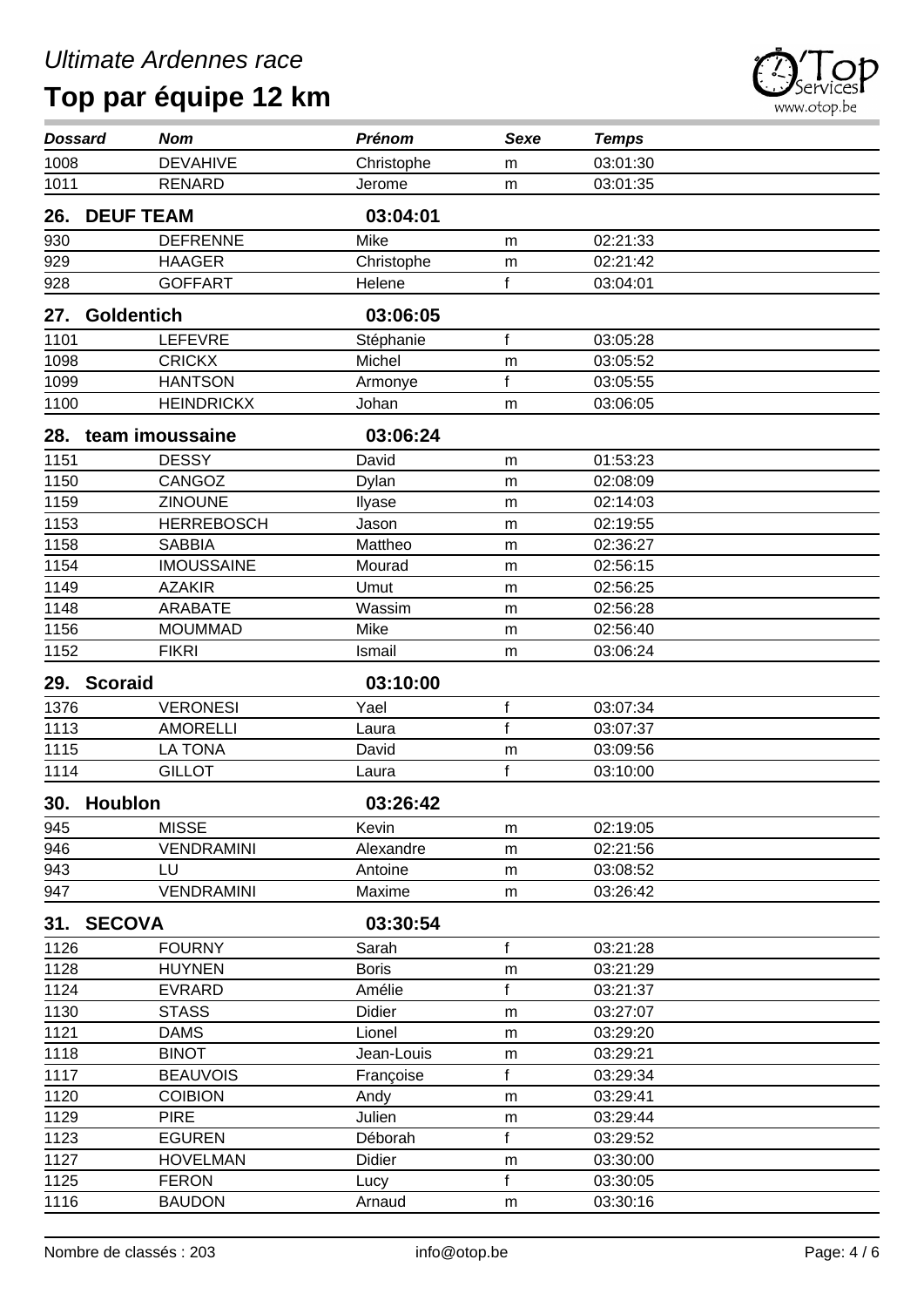| <b>Dossard</b>   |                     | <b>Nom</b>              | <b>Prénom</b> | <b>Sexe</b>  | <b>Temps</b> |  |
|------------------|---------------------|-------------------------|---------------|--------------|--------------|--|
| 1119             |                     | <b>BLANDIAUX</b>        | Olivier       | m            | 03:30:19     |  |
| 1122             |                     | <b>DUMOULIN</b>         | Marine        | f            | 03:30:54     |  |
| 32.              | Le Noufi            |                         | 03:32:14      |              |              |  |
| 979              |                     | <b>GERBINET</b>         | Saicha        | $\mathsf f$  | 03:32:12     |  |
| 980              |                     | PLOUGONVEN              | Erwan         | m            | 03:32:13     |  |
| 978              |                     | <b>GERARDY</b>          | Laure-Anne    | $\mathsf{f}$ | 03:32:13     |  |
| 981              |                     | <b>WERA</b>             | Laurent***    | m            | 03:32:14     |  |
| 976              |                     | <b>BERTHA</b>           | Mathieu       | m            | 03:32:14     |  |
| 33.              | Les baratineurs     |                         | 03:37:57      |              |              |  |
| 988              |                     | <b>YUNCK</b>            | Frank         | m            | 03:37:24     |  |
| 985              |                     | <b>GOFFINET</b>         | Caroline      | f            | 03:37:32     |  |
| 984              |                     | <b>DUBLET</b>           | Sacha         | m            | 03:37:34     |  |
| $\overline{987}$ |                     | <b>MEWISSEN</b>         | Louane        | f            | 03:37:47     |  |
| 986              |                     | <b>MASSON</b>           | Anais         | $\mathsf{f}$ | 03:37:51     |  |
| 982              |                     | <b>ANTOINE</b>          | Amaury        | m            | 03:37:52     |  |
| 983              |                     | <b>ARSLAN</b>           | Huseyin       | m            | 03:37:57     |  |
| 34.              | <b>Non-Quitterz</b> |                         | 03:39:17      |              |              |  |
| 1082             |                     | AMANKWAAH               | Enoch         | m            | 03:24:24     |  |
| 1352             |                     | <b>BIZIMAN</b>          | Elodie        | f            | 03:24:30     |  |
| 1083             |                     | <b>KUMAH</b>            | Abigail       | $\mathsf{f}$ | 03:39:00     |  |
| 1085             |                     | <b>SMETS</b>            | Christine     | f            | 03:39:04     |  |
| 1084             |                     | <b>MANDERSCHEID</b>     | Philippe      | m            | 03:39:17     |  |
| 35.              | <b>SOLID'AIR 9</b>  |                         | 03:55:38      |              |              |  |
| 1136             |                     | <b>DUBUISSON</b>        | Gérémy        | m            | 02:20:44     |  |
| 1137             |                     | <b>FAZIO</b>            | Antonio       | m            | 02:23:23     |  |
| 1135             |                     | <b>DUBUISSON</b>        | Aurélie       | f            | 02:37:45     |  |
| 1133             |                     | DI GRAZIO               | Etan          | m            | 02:53:35     |  |
| 1132             |                     | <b>BEYAERT</b>          | Luigi         | m            | 03:21:28     |  |
| 1140             |                     | <b>KOTSARIDIS</b>       | Alexis        | m            | 03:55:38     |  |
|                  | 36. Vusport         |                         | 03:56:17      |              |              |  |
| 1182             |                     | VANHAELEWYCK            | Quentin       | m            | 01:56:06     |  |
| 1176             |                     | <b>JELINEK</b>          | Sabrina       | f            | 03:46:09     |  |
| 1177             |                     | <b>KERREMANS</b>        | Arnaud        | m            | 03:46:11     |  |
| 1180             |                     | <b>TURMES</b>           | Glenn         | m            | 03:46:12     |  |
| 1174             |                     | <b>AOUDAY</b>           | Audran        | m            | 03:46:23     |  |
| 1179             |                     | SAEGERMANS              | Christopher   | m            | 03:46:32     |  |
| 1181             |                     | VAN PUYMBROECK          | Maurine       | f            | 03:52:52     |  |
| 1402             |                     | <b>COLIN</b>            | Fabrice       | m            | 03:56:17     |  |
| 37.              |                     | <b>Ultimate Runners</b> | 03:56:49      |              |              |  |
| 1160             |                     | <b>CORDIER</b>          | Rony          | m            | 01:36:31     |  |
| 1162             |                     | <b>GRAINDORGE</b>       | Quentin       | m            | 01:54:52     |  |
| 1165             |                     | <b>REVEILLON</b>        | Maxime        | m            | 01:55:48     |  |
| 1164             |                     | <b>RAYMACKERS</b>       | Thobias       | m            | 03:56:38     |  |
| 1161             |                     | <b>DENET</b>            | Melanie       | f            | 03:56:49     |  |
|                  | 38. Pietquin        |                         | 04:08:09      |              |              |  |

JADOT Anais f 03:57:24



 $\overline{\phantom{0}}$ 

i